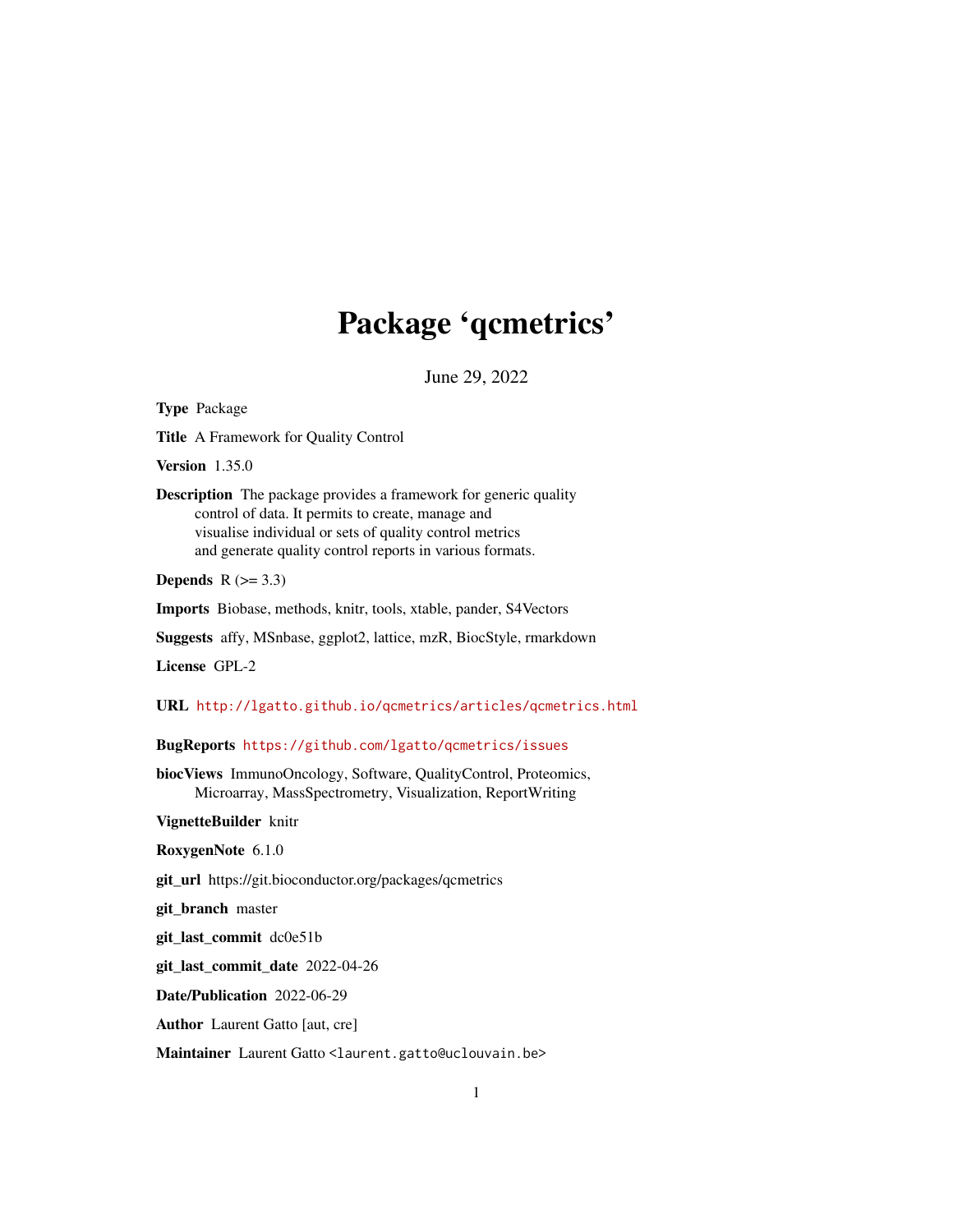## <span id="page-1-0"></span>R topics documented:

n15qc *N15 labelling QC report*

#### Description

A simple wrapper for the QC of 15N labelling. The respective QC items are the distribution of PSM incorporation rates, distribution of log2 fold-changes and number of identified features. See the vignette for details.

#### Usage

```
n15qc(object,
fcol = c("Protein_Accession", "Peptide_Sequence", "Number_Of_Unique_Peptides", "Variable_Modificat
  inctr = 97.5, lfctr = c(-0.5, 0.5), type, reportname)
```
#### Arguments

| object     | An MSnSet to be quality controlled.                                                                                                                                                                                                                                                                                                                                                                                                         |
|------------|---------------------------------------------------------------------------------------------------------------------------------------------------------------------------------------------------------------------------------------------------------------------------------------------------------------------------------------------------------------------------------------------------------------------------------------------|
| fcol       | The name of the feature variables for the protein identifiers (accession num-<br>bers for example), the peptide sequences, the number of unique peptides for<br>each identified protein, the variable modifications identified on the peptides and<br>the N15 incorporation rate. These must be provided in that order. Defaults<br>are Protein_Accession, Peptide_Sequence, Number_Of_Unique_Peptides,<br>Variable_Modifications, and inc. |
| inctr      | The minimum level of median incorporation rate to set the QC item status to<br>TRUE. Default is 97.5.                                                                                                                                                                                                                                                                                                                                       |
| lfctr      | The range of accepted median PSM log2 fold-change for the QC item status to<br>be set to TRUE. Default is $c(-0.5, 0.5)$ .                                                                                                                                                                                                                                                                                                                  |
| type       | The type of report to be saved. If missing (default), no report is generated. See<br>gcReport for details.                                                                                                                                                                                                                                                                                                                                  |
| reportname | The name of the report, in case a type is defined. If missing (default), the report<br>will be names n15 qcreport followed by the generation data and time.                                                                                                                                                                                                                                                                                 |

#### Value

Invisibly returns the resulting QcMetrics instance.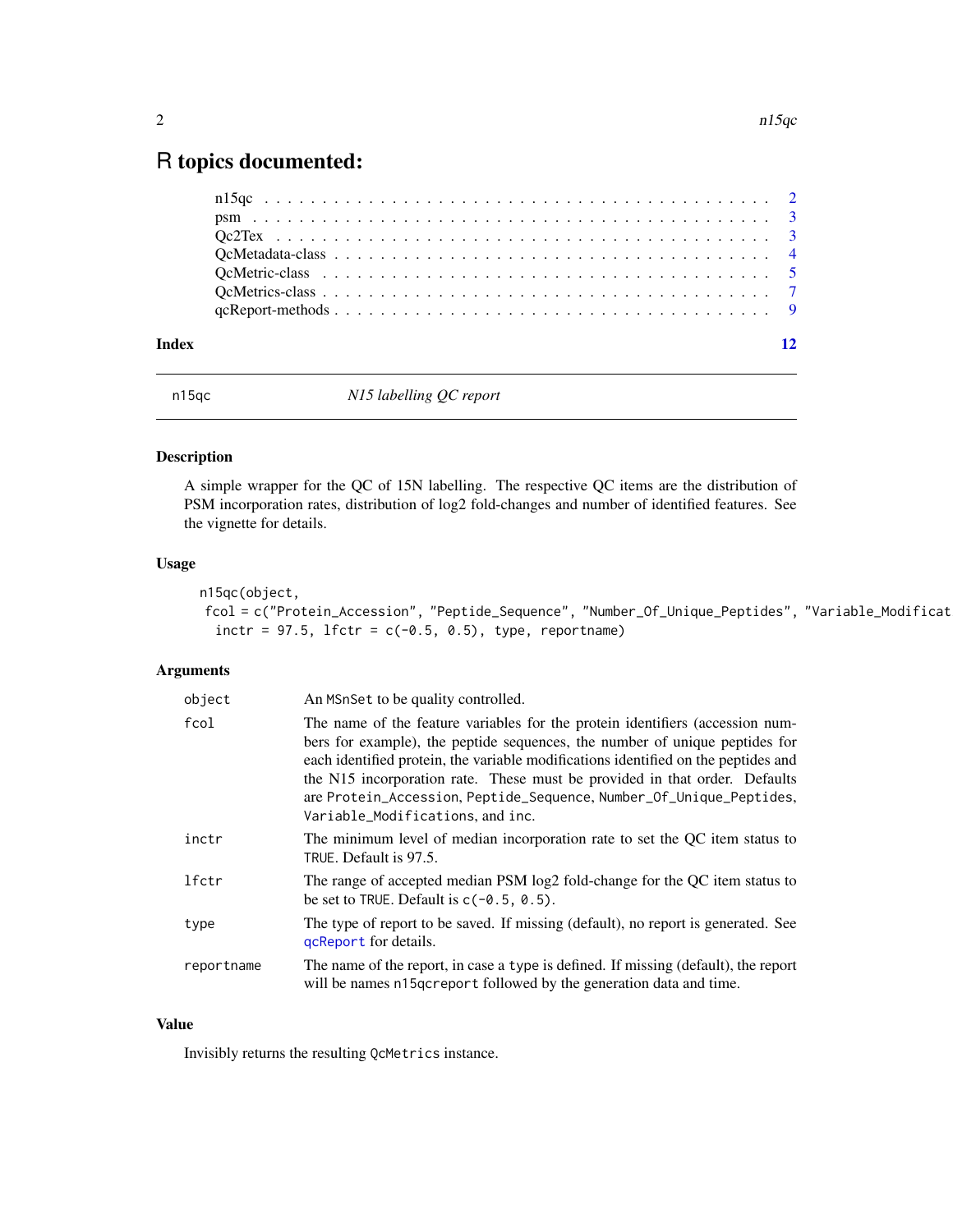#### <span id="page-2-0"></span>psm 3

#### Author(s)

Laurent Gatto

psm *15N example data*

#### Description

An example data for 15N metabolic labelling, distributed as an MSnSet to illustrate 15N QC.

#### Usage

data(n15psm)

#### References

See MSnSet and the MSnbase-demo vignette in the MSnbase package.

#### Examples

```
library("MSnbase")
data(n15psm)
psm
```
Qc2Tex *'QcMetric' sectioning functions*

### <span id="page-2-1"></span>Description

These functions convert the ith QcMetric instance of the QcMetrics object into a section of the adequate format, i.e. TeX of R markdown.

#### Usage

```
Qc2Tex(object, i)
Qc2Tex2(object, i)
Qc2Tex3(object, i)
Qc2Rmd(object, i)
```
#### Arguments

| object | An instance of class 0 cMetrics with at least one OC item.                                   |
|--------|----------------------------------------------------------------------------------------------|
|        | A numeric of length 1 indicating the index of the item to be converted into text<br>section. |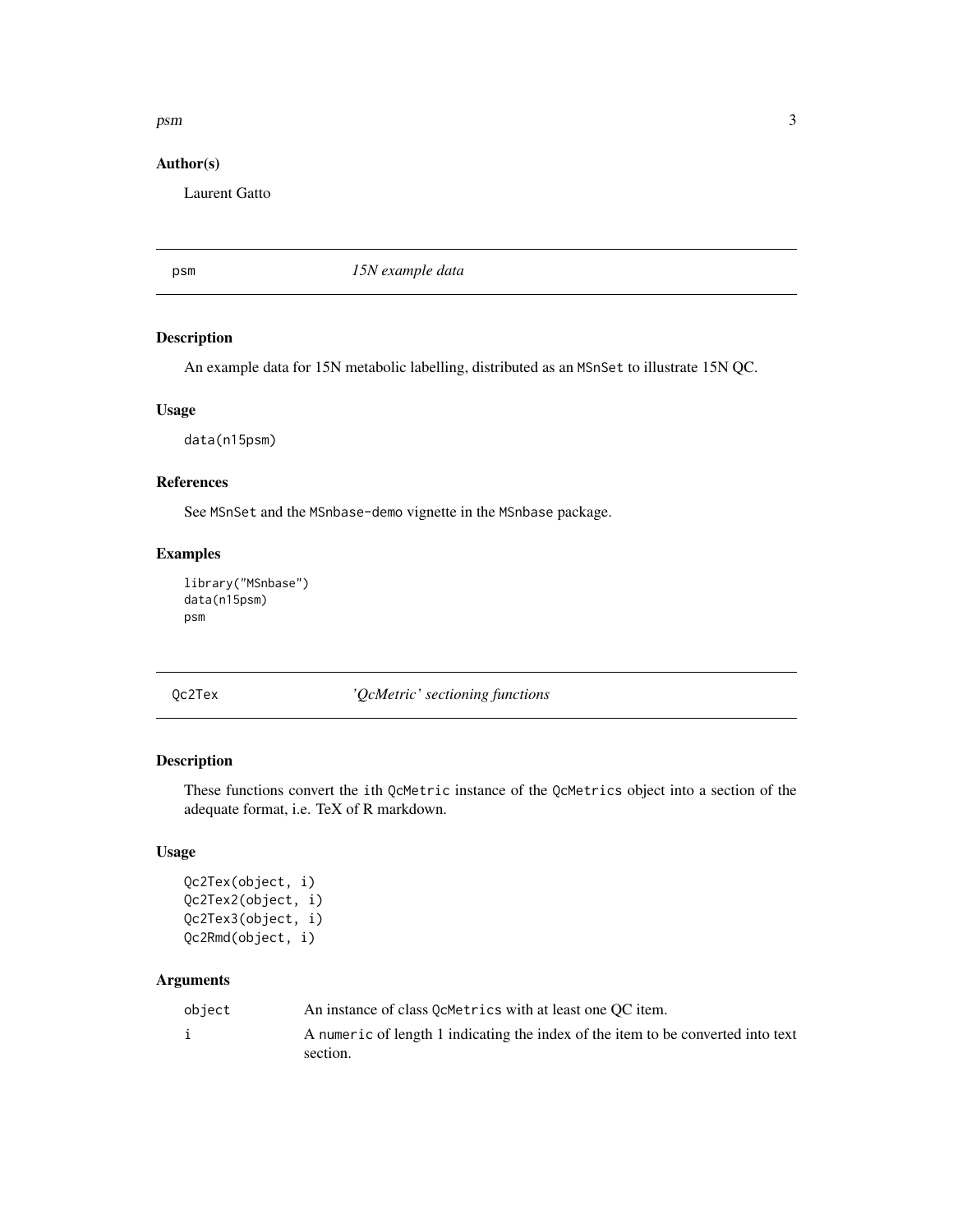<span id="page-3-0"></span>

A character representing the QC item section.

#### Author(s)

Laurent Gatto

#### See Also

[qcReport](#page-8-1) and the vignette.

<span id="page-3-1"></span>QcMetadata-class *The* "QcMetadata" *class*

#### Description

The QcMetadata class is a simple interface to metadata. The objects can be displayed with show for a summary and print for the content.

#### Objects from the Class

Objects can be created by calls of the form QcMetadata(...).

#### **Slots**

metadata: Object of class "list" that stores the metadata variables. The list must be named. NA and empty characters are not allowed.

#### Methods

 $\int$  signature(x = "QcMetadata"): subsets x as a new QcMetadata instance.

 $[[$  signature(x = "QcMetadata"): extracts a single element of x.

- **metadata** signature( $x = "QcMetadata")$ : return the object's metadata list. Also available as mdata.
- metadata<- signature(x = "QcMetadata", value = "list"): sets the objects metadata. Also available as mdata.

length signature( $x =$  "QcMetadata"): returns the number of metadata variables.

names signature( $x =$  "QcMetadata"): returns the names of the metadata variables.

#### Author(s)

Laurent Gatto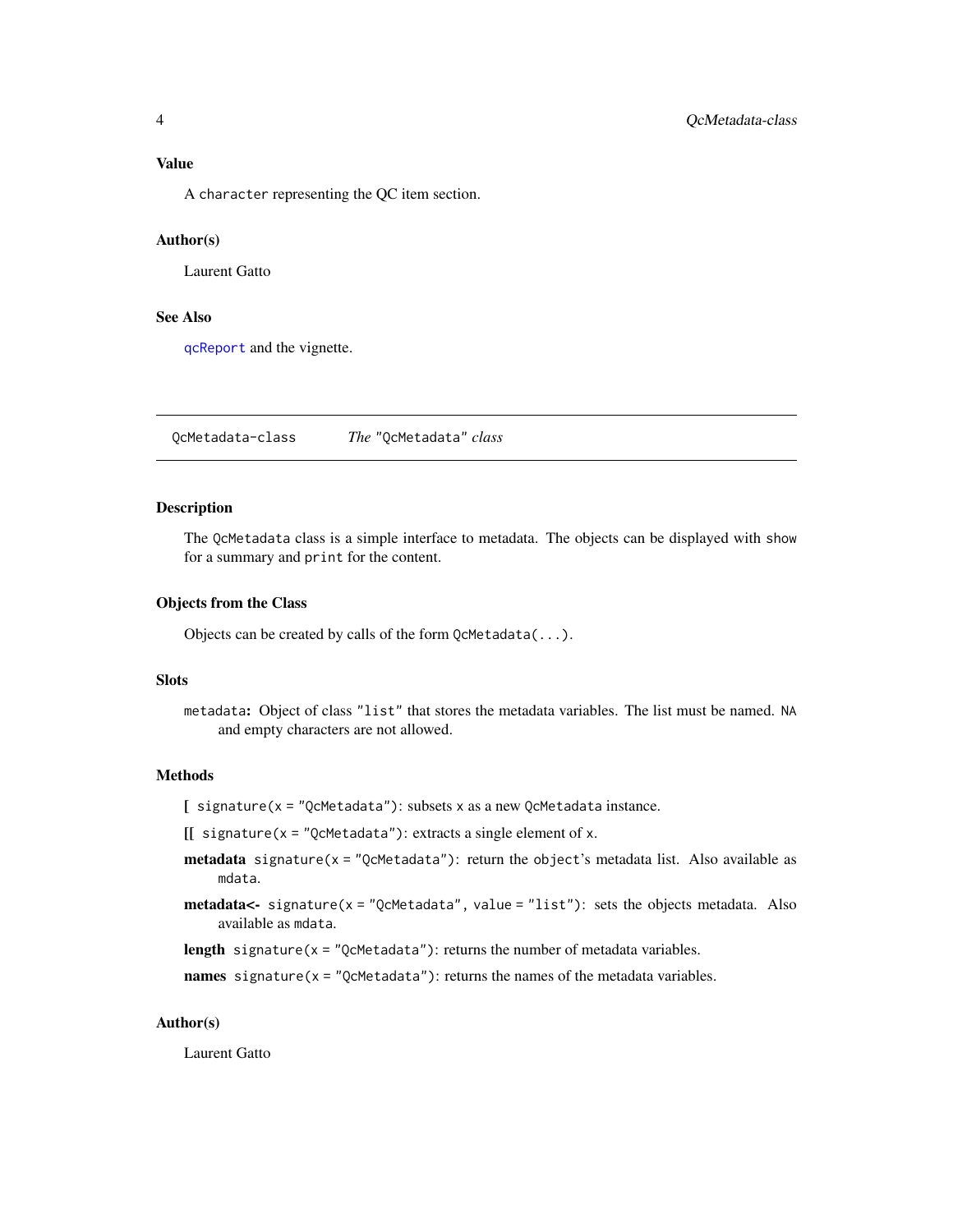#### <span id="page-4-0"></span>QcMetric-class 5

#### Examples

```
QcMetadata(metadata =
           list(name = "John Doe",
                lab = "Big Lab in Big Uni"))
## less typing
qmd <- QcMetadata(list(name = "John Doe",
                       lab = "Big Lab in Big Uni"))
mdata(qmd)
show(qmd)
print(qmd)
```
QcMetric-class *The* "QcMetric" *class for QC items*

#### <span id="page-4-1"></span>Description

Data structure for individual QC metrics items.

#### Objects from the Class

Objects can be created using the constructor  $Q$ cMetric( $\dots$ ), where slots are assigned individually. See example below.

#### **Slots**

name: Object of class "character" of length 1 naming the object.

- description: Object of class "character" of arbitrary length describing the qc metric in more details.
- qcdata: Object of class "environment" that stores the actual data.
- plot: Object of class "function" to graphically represent the data and infer quality status.
- show: Object of class "function" to print a short textual representation of the object. A reasonable default value is provided.
- status: Object of class "logical" that indicates weather the data passes (TRUE) or fails (FALSE) the metric or has not yet been evaluated.

#### Methods

name signature(object = "QcMetric"): retrieves the name of the object.

- name<- signature(object = "QcMetric", value = "character"): set the name of the object.
- description signature(object = "QcMetric"): retrieves the description of the object.
- description<- signature(object = "QcMetric", value = "character"): set the description of the object.

```
status signature(object = "QcMetric"): retrieves the status of the object.
```
status<- signature(object = "QcMetric", value = "logical"): sets the status of the objects.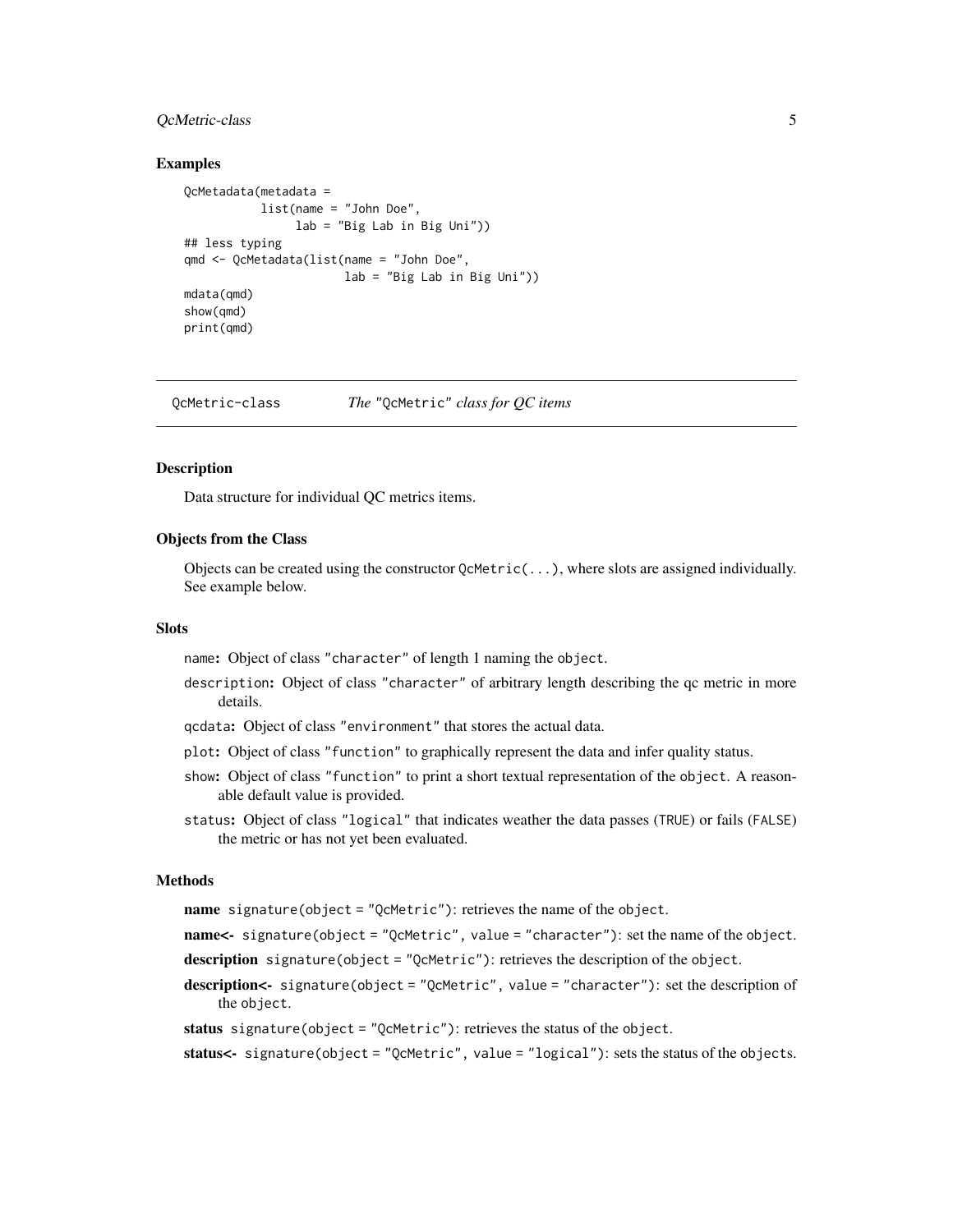<span id="page-5-0"></span>qcdata signature(object = "QcMetric",  $x =$  "missing"): lists all the data objects that are associated with the objects.

 $qcdata$  signature(object = "QcMetric",  $x =$  "character"): retrieves the variable x for the object.

- qcdata<- signature(object = "QcMetric", var): creates or overwrites (with a message) the data variable var by assigning the RHS value. If var is missing and the RHS expression is an environment, then qcdata is reset with all the variables in value.
- qcenv signature(object = "QcMetric"): return the environment that stores the QC data.
- qcenv<- signature(object = "QcMetric"): Set all variable in the RHS environment as qcdata variables. Equivalent to  $qcdata(object) < -x$  where x is an environment.
- show signature(object = "QcMetric"): shows a textual summary of object. The default show implementation is available as the qcshow{object, qcdata} function. The second argument is a logical (default is TRUE) that specifies whether qcdata(object) should be displayed.
- show<- signature(object = "QcMetric", value = "function"): sets a custom show method for object.
- plot signature( $x =$  "QcMetric",  $y =$  "missing"): plots the object using the provide show method.
- plot<- signature(object = "QcMetric", value = "function"): sets a custom plot method for object.
- **[qcReport](#page-8-1)** signature( $x =$  "QcMetric", ...): to generate quality reports. See qcReport for details.

#### Author(s)

Laurent Gatto

#### See Also

The [QcMetrics](#page-6-1) class to bundle a set of QcMetric instances.

#### Examples

```
(qc <- QcMetric())
qcdata(qc)
try(qcdata(qc, "x"))
x \le - rnorm(10)
qcdata(qc, "qc1") \leq xqcdata(qc, "qc2") <- 1:10
qcdata(qc)
all.equal(qcdata(qc, "qc1"), x)
all.equal(qcdata(qc, "qc2"), 1:10)
name(qc) <- "My test QcMetric"
description(qc) <- "This qc metric describes bla bla bla, indicating possible issues in the third step of protocol b
status(qc) <- FALSE
qc
## or
e < - new.env()
e$qc1 <- rnorm(100)
```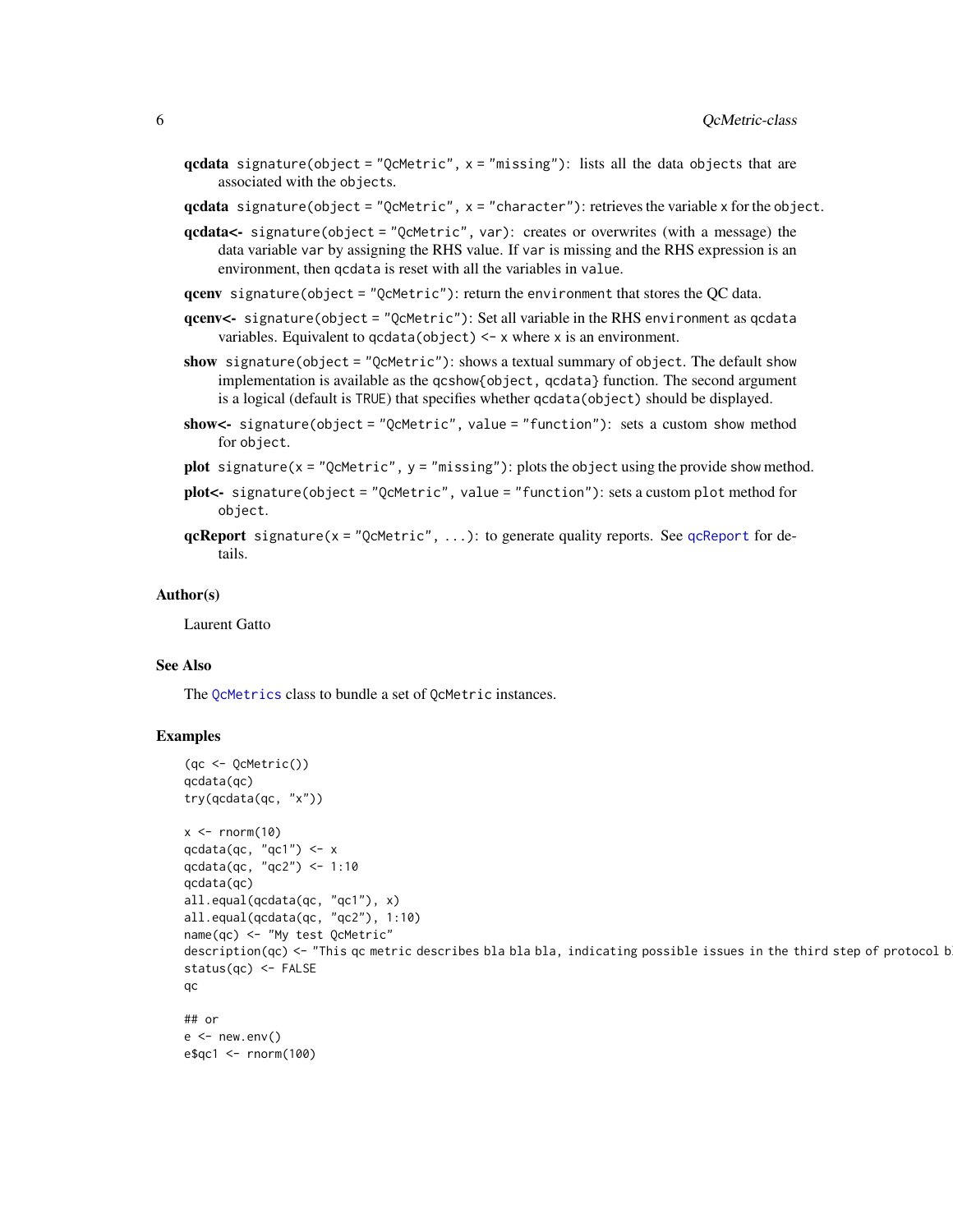#### <span id="page-6-0"></span>QcMetrics-class 7

```
e$qc2 <- 1:100
qcdata(qc) <- e
length(qcdata(qc, "qc1"))
head(qcdata(qc, "qc2"))
show(qc)
show(qc) <- function(object) cat("Updated show method\n")
show(qc)
show(qc) <- qcshow
qc
plot(qc)
plot(qc) <-
    function(object, ...)
        plot(qcdata(object, "qc2"),
             qcdata(object, "qc1"),
             xlab = "qc1",ylab = "qc2",...)
plot(qc)
plot(qc, col = "red", pch = 19)## Not run:
    ## generate a report
    qcReport(qcm)
## End(Not run)
```
<span id="page-6-2"></span>QcMetrics-class *The* "QcMetrics" *class for collections of QC items*

#### <span id="page-6-1"></span>Description

Data structure for storing lists of QcMetric items.

#### Objects from the Class

Objects can be created using the constructor  $Q$ cMetrics( $\ldots$ ), where slots are assigned individually. See example below.

In a standardised quality control pipeline, the QcMetrics and QcMetric object are not generated manually. Their creation is delegated to a wrapper function that reads a specific type of files, parses the data, produces the individual QcMetric instances and, eventually, the QcMetric object. See the package vignette for details and examples.

#### **Slots**

metadata: Object of class [QcMetadata](#page-3-1) storing the metadata of the object. This list would typically contain the input file the data was read from, the date the object was generated, ... or fully fledged *minimum information* descriptions (see [MIAxE](#page-0-0)), when available.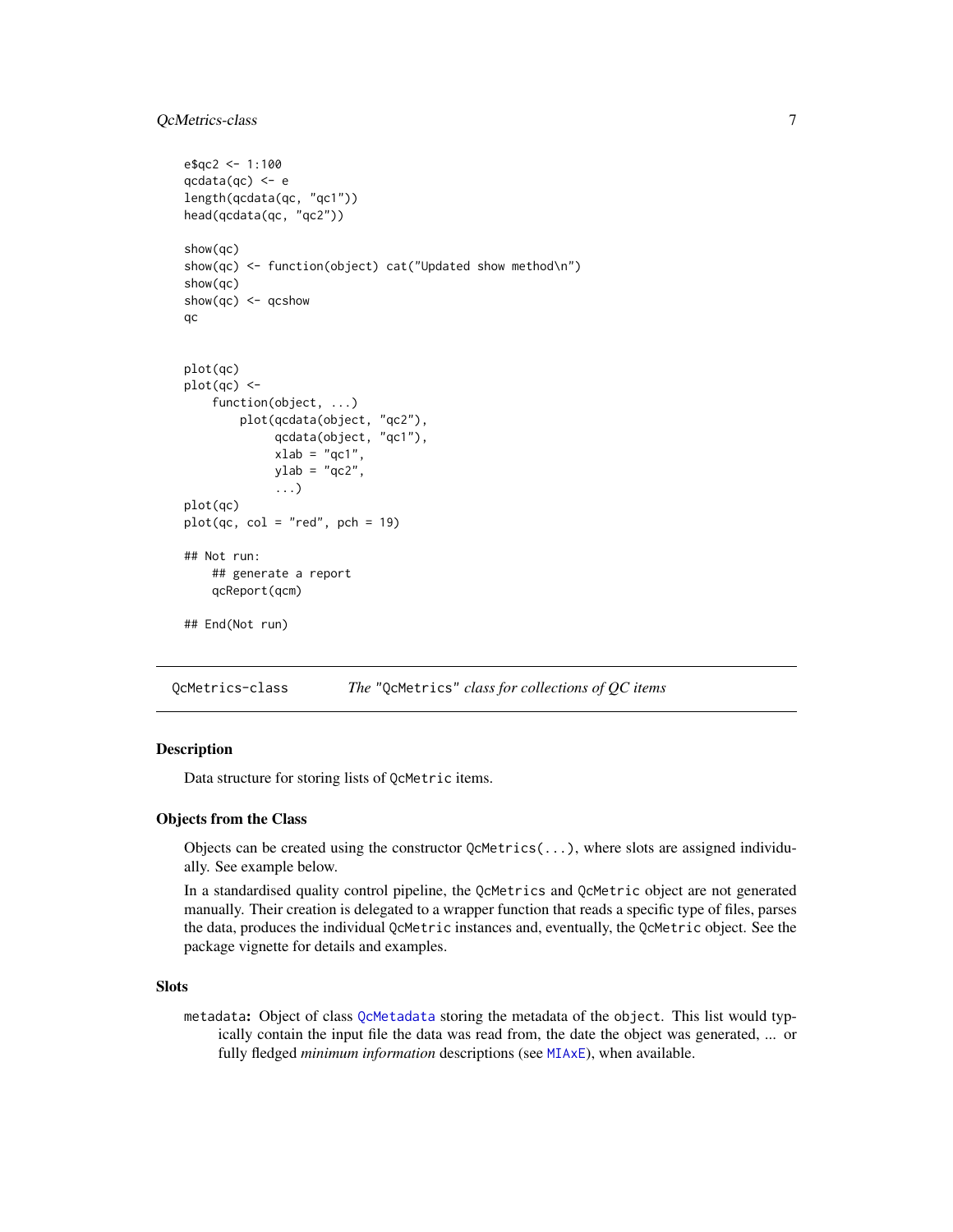<span id="page-7-0"></span>qcdata: Object of class "list" storing all the individual [QcMetric](#page-4-1) instances.

#### Methods

 $\int$  signature(x = "QcMetrics"): subsets x as a new QcMetrics instance.

```
[ signature(x = "QcMetrics"): extracts a single QcMetric instance.
```
- length signature( $x =$  "QcMetrics"): returns the number of QcMetric instances populate x.
- **metadata** signature( $x =$  "QcMetrics"): return the object's metadata list. Also available as mdata.
- **metadata<-** signature( $x = "Qc$ Metrics", value = "list"): sets the objects metadata. Also available as mdata.
- metadata<- signature(x = "QcMetric", value = "QcMetadata"): sets the objects metadata. Also available as mdata.
- name signature(object = "QcMetrics"): returns a character vector of length length(object) with the names of the QcMetric instances.
- qcdata signature(object = "QcMetrics", x = "missing"): returns a list of all QcMetric instances.

qcdata<- signature(object = "QcMetrics", value = "list"): sets the qcdata of object.

- show signature(object = "QcMetrics"): prints a short textual description of object.
- status signature(object = "QcMetrics"): returns a vector of quality statuses (logicals).
- status<- signature(object = "QcMetrics", value = "logical"): sets the quality statuses. Length of value and object must be identical.
- as signature(object = "QcMetrics", "data.frame"): coerces object as a length(object) by 2 data frame with the respective QcMetric instances names and statuses.

qcReport signature(object = "QcMetrics"): ...

#### Author(s)

Laurent Gatto

#### See Also

The [QcMetric](#page-4-1) class for individual QC items.

#### Examples

```
example(QcMetric)
show(qc)
qc2 <- QcMetric(name = "My other metric", status = TRUE)
qcdata(qc2, "x") <- rnorm(100)
qcdata(qc2, "k") <- rep(LETTERS[1:2], 50)
plot(qc2) <- function(object, ...) {
   require("lattice")
   d \leq data.frame(x = qcdata(object, "x"),
```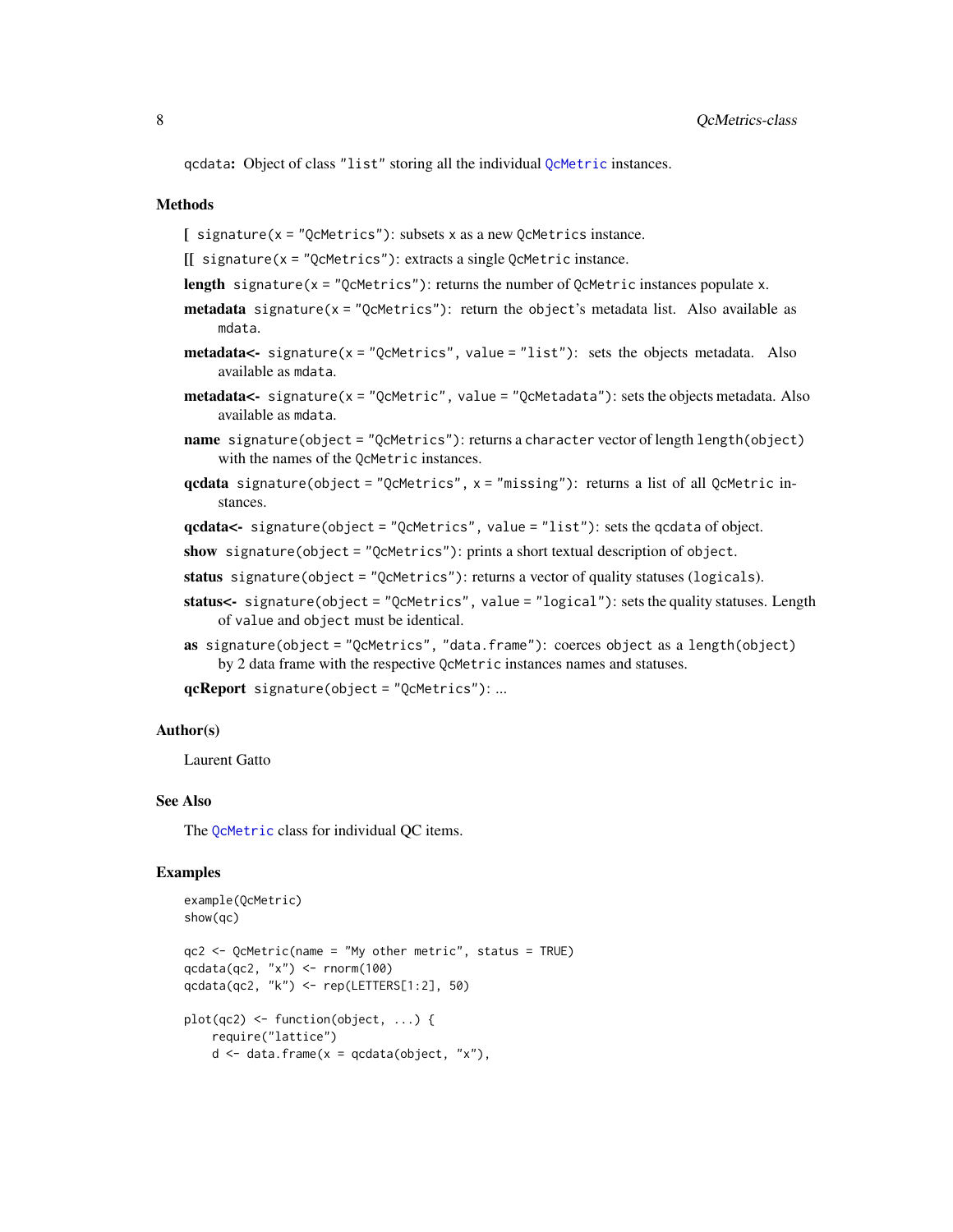```
k = \text{qcdata}(\text{object}, "k"))bwplot(x \sim k, data = d)
}
qcm <- QcMetrics(qcdata = list(qc, qc2))
qcm
qcm[1] ## a QcMetrics instance
qcm[[1]] ## a single QcMetric
metadata(qcm)
metadata(qcm) <- QcMetadata(list(name = "Prof. Who",
                                  lab = "Cabin University"))
## or, shorter but equivalent
metadata(qcm) <- list(name = "Prof. Who",
                      lab = "Cabin University")
metadata(qcm) ## or mdata(qcm)
## update metadata
metadata(qcm) <- list(lab = "Big lab", ## updated
                      uni = "Cabin University") ## added
mdata(qcm)
```
qcReport-methods *Automatic report generation*

#### <span id="page-8-1"></span>Description

The qcReport method generates report in various formats taking a [QcMetrics](#page-6-2) instance as input. Each individual quality control item produces a section with description of the item and a assessment figure.

#### Details

The reporting functions take a QcMetrics instance as input, generate the source of the report and compile it into the final format that are currently available are reporting\_pdf, reporting\_tex, reporting\_rmd and reporting\_html. See [qcto](#page-2-1) for details about the sectioning functions, that convert individual QcMetric objects into adequate report sections.

The package vignette documents the report generation in more details and describes possibilities for customisation.

#### Methods

signature(object = "QcMetrics", reportname = "character", type = "character", author = "character", title generates a report for the [QcMetrics](#page-6-1) object. The report will be named according the reportname (default is qcreprt)and type, the latter defining the output format and the extension. Possible types are pdf (default), "tex", "Rmd", "html" (all generated using the package knitr). A custom title can be provided; default is "Quality control report generated with qcmetrics". If no author is provided, the default value (Sys.getenv("USER")) is used. The addition of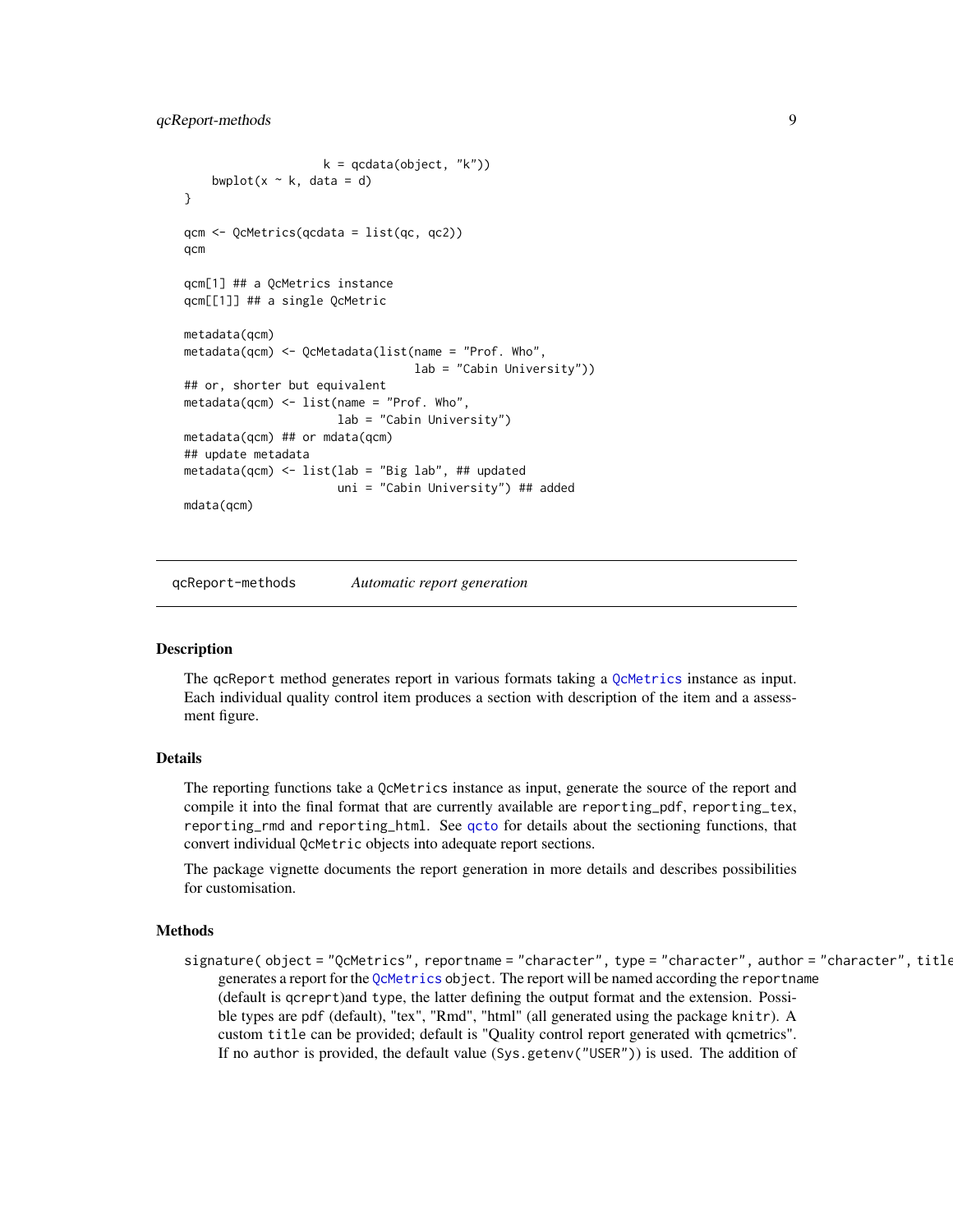a table of contents (default is FALSE), a metadata section, a summary section and the session information can be controlled with the toc, metadata, summary and sessioninformation arguments. The metadata section is added to the report when present and the other have TRUE as default.

It is possible to supply custom templates using the template arguments. Intermediate files are deleted, unless clean is set to FALSE and verbose output can be turned on by setting quiet to FALSE.

The reporter and qcto arguments are used to convert QcMetric and QcMetrics objects into report source. See Details and the package vignette for details.

Addition parameters can be passed to inner functions. For the pdf report, passed to texi2pdf; for html, passed to markdown:: markdownToHTML.

The method invisibly returns the name of the report that was generated.

#### Examples

```
example(QcMetrics)
show(qcm)
destdir <- tempdir()
(report <- file.path(destdir, "testQCReport"))
## Not run:
  ## pdf report
  qcReport(qcm, reportname = report)
  ## use pdflatex to generate the pdf file
  qcReport(qcm, reportname = report, texi2dvi = "pdflatex")
## End(Not run)
## default html report
html <- qcReport(qcm, reportname = report, type = "html")
html
if (interactive())
    browseURL(html)
## using a custom css templates
writeLines("
body {
    font-size: 14pt;
    width: 650px;
   background: #789855;
   margin-left: auto;
   margin-right: auto;
   margin-top: 20px;
   margin-bottom: 20;
    text-align:justify;
}", con = "style.css")
```
html2 <- qcReport(qcm, reportname = "customreport", template = "style.css", type = "html") if (interactive())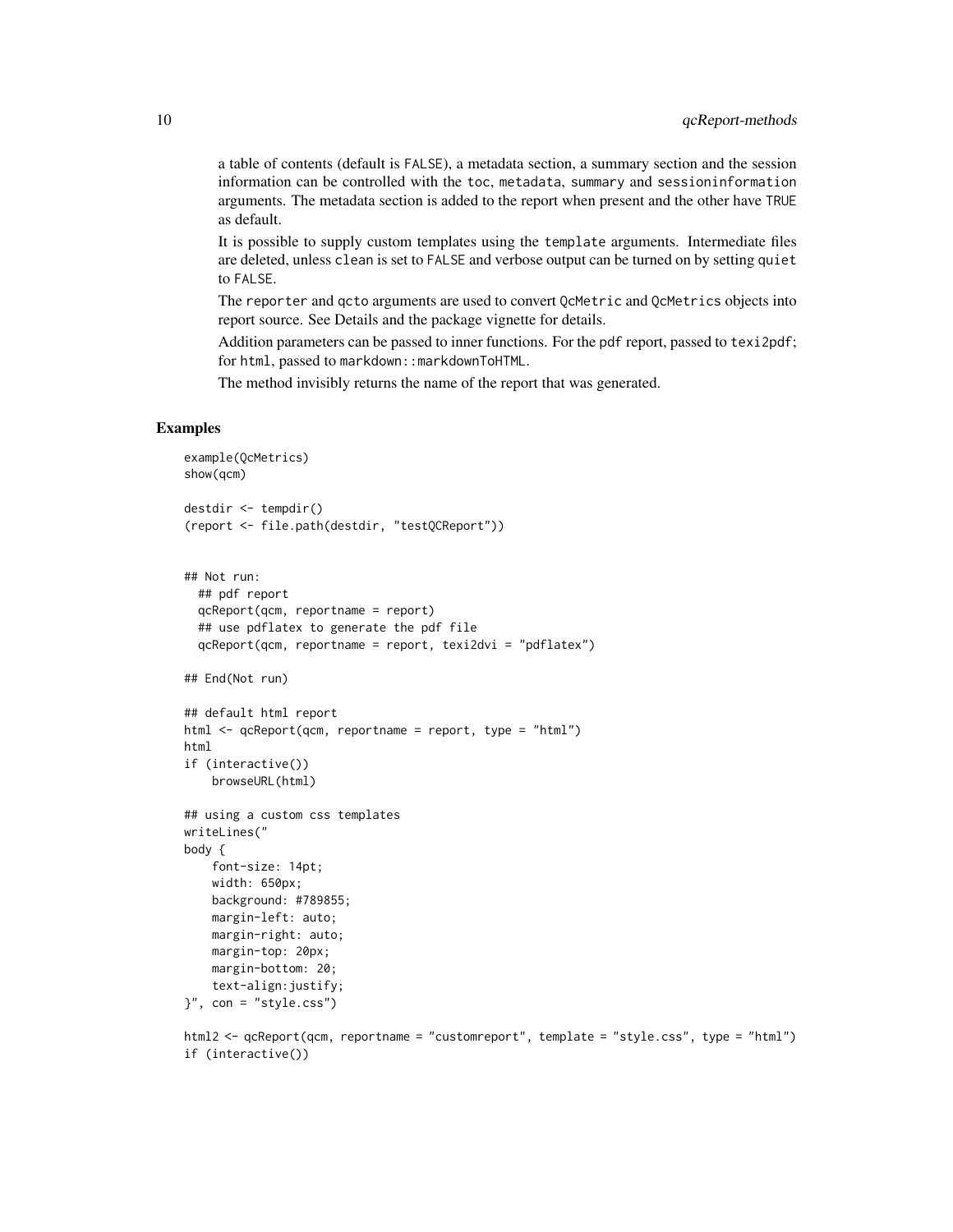### qcReport-methods 11

browseURL(html2)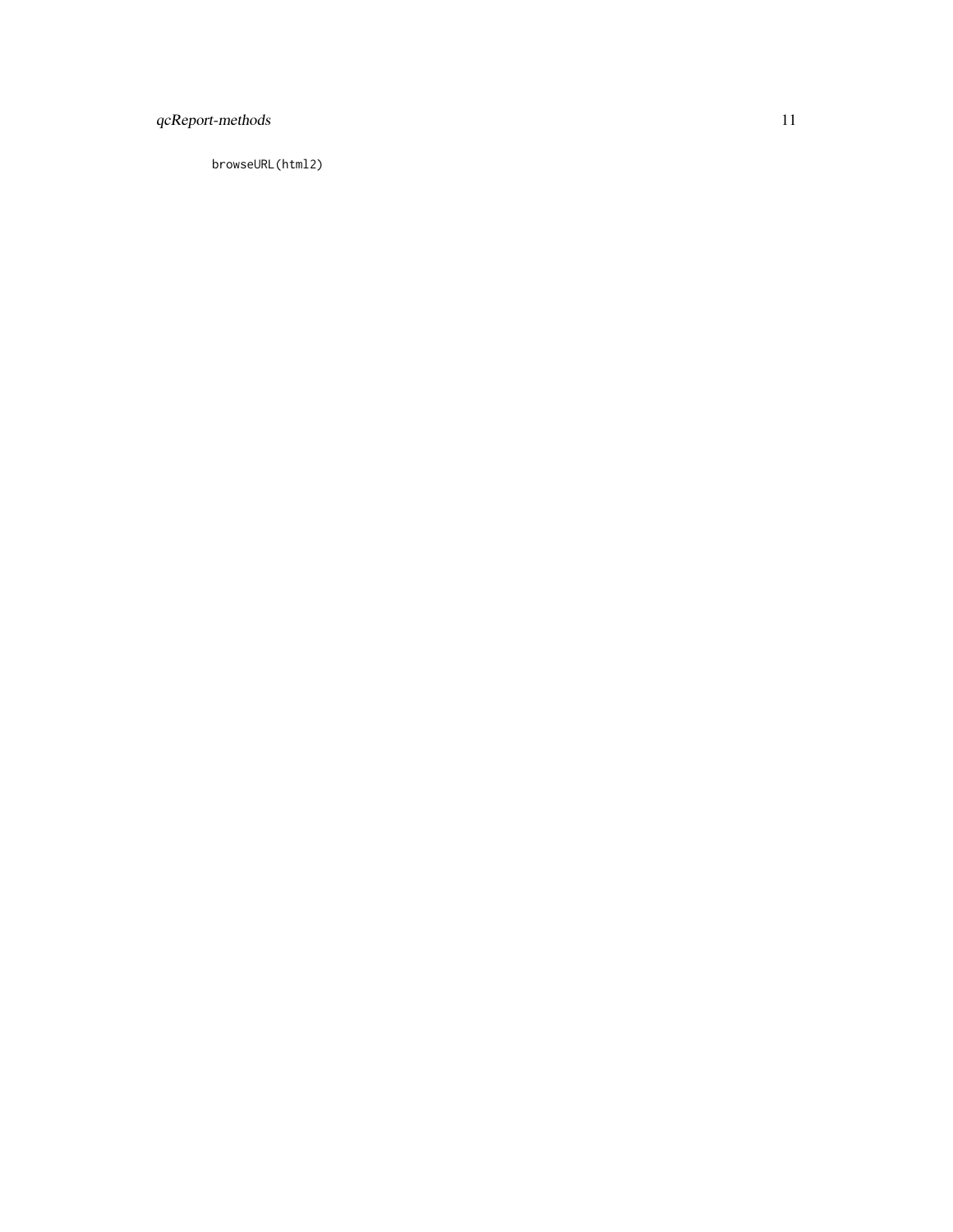# <span id="page-11-0"></span>**Index**

∗ classes QcMetadata-class, [4](#page-3-0) QcMetric-class, [5](#page-4-0) QcMetrics-class, [7](#page-6-0) ∗ datasets psm, [3](#page-2-0) ∗ methods qcReport-methods, [9](#page-8-0) ∗ report qcReport-methods, [9](#page-8-0) [,QcMetadata-method *(*QcMetadata-class*)*, [4](#page-3-0) [,QcMetrics-method *(*QcMetrics-class*)*, [7](#page-6-0) [[,QcMetadata-method *(*QcMetadata-class*)*, [4](#page-3-0) [[,QcMetrics-method *(*QcMetrics-class*)*, [7](#page-6-0) as.data.frame.QcMetrics *(*QcMetrics-class*)*, [7](#page-6-0) class:QcMetadata *(*QcMetadata-class*)*, [4](#page-3-0) class:QcMetric *(*QcMetric-class*)*, [5](#page-4-0) class:QcMetrics *(*QcMetrics-class*)*, [7](#page-6-0) description,QcMetric-method *(*QcMetric-class*)*, [5](#page-4-0) description<-,QcMetric,character-method *(*QcMetric-class*)*, [5](#page-4-0) example\_reports *(*qcReport-methods*)*, [9](#page-8-0) length,QcMetadata-method *(*QcMetadata-class*)*, [4](#page-3-0) length,QcMetrics-method *(*QcMetrics-class*)*, [7](#page-6-0) mdata *(*QcMetrics-class*)*, [7](#page-6-0)

```
mdata,QcMetadata-method
        (QcMetadata-class), 4
mdata,QcMetrics-method
        (QcMetrics-class), 7
```
mdata<- *(*QcMetrics-class*)*, [7](#page-6-0) mdata<-,QcMetadata,list-method *(*QcMetadata-class*)*, [4](#page-3-0) mdata<-,QcMetrics,list-method *(*QcMetrics-class*)*, [7](#page-6-0) mdata<-,QcMetrics,QcMetadata-method *(*QcMetrics-class*)*, [7](#page-6-0) metadata *(*QcMetrics-class*)*, [7](#page-6-0) metadata,QcMetadata-method *(*QcMetadata-class*)*, [4](#page-3-0) metadata,QcMetrics-method *(*QcMetrics-class*)*, [7](#page-6-0) metadata<- *(*QcMetrics-class*)*, [7](#page-6-0) metadata<-,QcMetadata,list-method *(*QcMetadata-class*)*, [4](#page-3-0) metadata<-,QcMetrics,list-method *(*QcMetrics-class*)*, [7](#page-6-0) metadata<-,QcMetrics,QcMetadata-method *(*QcMetrics-class*)*, [7](#page-6-0) MIAxE, *[7](#page-6-0)*

n15psm *(*psm*)*, [3](#page-2-0) n15qc, [2](#page-1-0) name *(*QcMetrics-class*)*, [7](#page-6-0) name,QcMetric-method *(*QcMetric-class*)*, [5](#page-4-0) name,QcMetrics-method *(*QcMetrics-class*)*, [7](#page-6-0) name<- *(*QcMetrics-class*)*, [7](#page-6-0) name<-,QcMetric,character-method *(*QcMetric-class*)*, [5](#page-4-0) name<-,QcMetrics,character-method *(*QcMetrics-class*)*, [7](#page-6-0) names,QcMetadata-method *(*QcMetadata-class*)*, [4](#page-3-0) names<-,QcMetadata,character-method *(*QcMetadata-class*)*, [4](#page-3-0) plot,QcMetric,missing-method

```
(QcMetric-class), 5
plot<- (QcMetric-class), 5
```